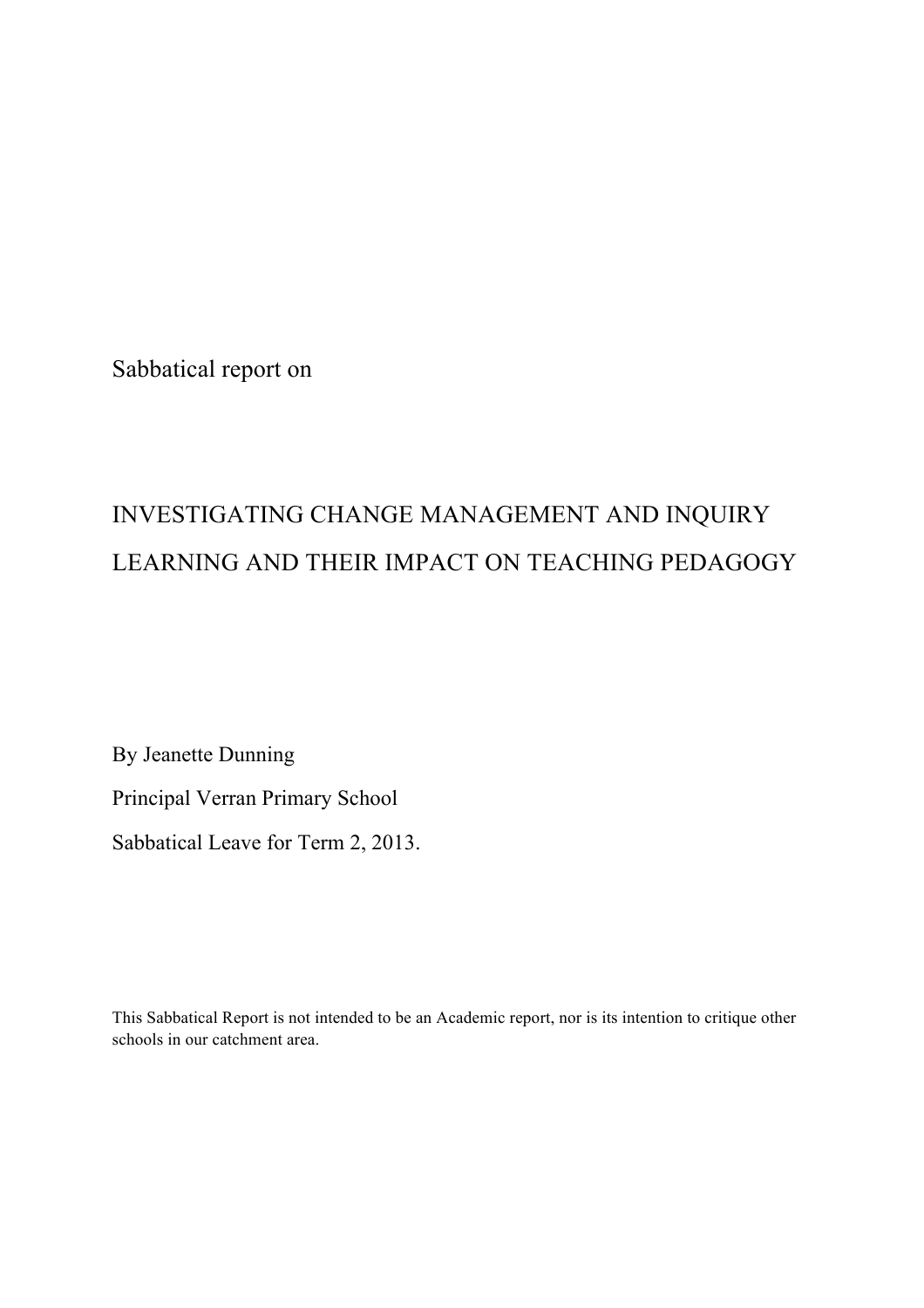## **Acknowledgements**

I would like to thank

- The Verran Primary School Board of Trustees who have supported and encouraged me in applying for, and being granted, sabbatical leave.
- The Senior Management team of Maryrose Barker and Bev Cooley, my thanks for the capable handling of school matters in my absence.
- Mrs Barker, for willingly accepting the role of Acting Principal during Term 2 and allowing me the time to research an aspect of education that has long been a passion of mine.
- The staff of Verran Primary School for their efficient and effective teaching and their accommodation of the personnel changes, during my leave.
- The Office Administrator, Leonie Sykes, who assumed extra responsibilities for no additional remuneration and who ensured the "face " of the school was welcoming to all our many visitors.
- The schools, teachers and Principals who willingly shared with me their technology journey. A special thank-you to those teachers who welcomed me into their classrooms.
- The Ministry of Education for providing Sabbatical Leave to refresh, research, refine and reaffirm teacher's enthusiasm for education.

My appreciation to you all.

## **Executive Summary**

My sabbatical project was not a critique of the schools I researched but was rather a means to measure where Verran Primary School is in regards to technology and teaching pedagogy. Any process of change management that could be useful to implement in our school was also investigated. The project reaffirmed that each school is in a unique position in the adoption of mobile technologies and in implementing change management of teaching pedagogy. Due to finance, time and professional development constraints there is little desire for radical change management in terms of teaching pedagogy. Rather, each school has, or will, find their own path of constant adaptation towards the creation of a blended learning environment. In most cases this will mean staged implementation of mobile technologies at various class or year levels over a number of years, while still deploying older technologies until they are no longer useful in a  $21<sup>st</sup>$  century learning environment. The change management needed to alter teaching pedagogy from a teacher centred classroom to a child centred classroom will take time, money and constant professional development. This will be a critical aspect of success in achieving personalised learning throughout the school and as such should have a priority focus in each school's strategic planning. Inquiry learning is used by most schools as a vehicle for elearning. Unsurprisingly, given the rapid technological change that is taking place, as well as finite financial resources, as well as empathy for overworked teachers, schools have tended to prioritise infrastructure, cloud storage developments, and professional development over radical pedagogical change.

## **Purpose**

The intent of my sabbatical leave is to investigate change management as well as inquiry learning and to ascertain the impact they have on teaching pedagogy. In addition I would like to update the school's E-learning Plan and create a pathway for future direction.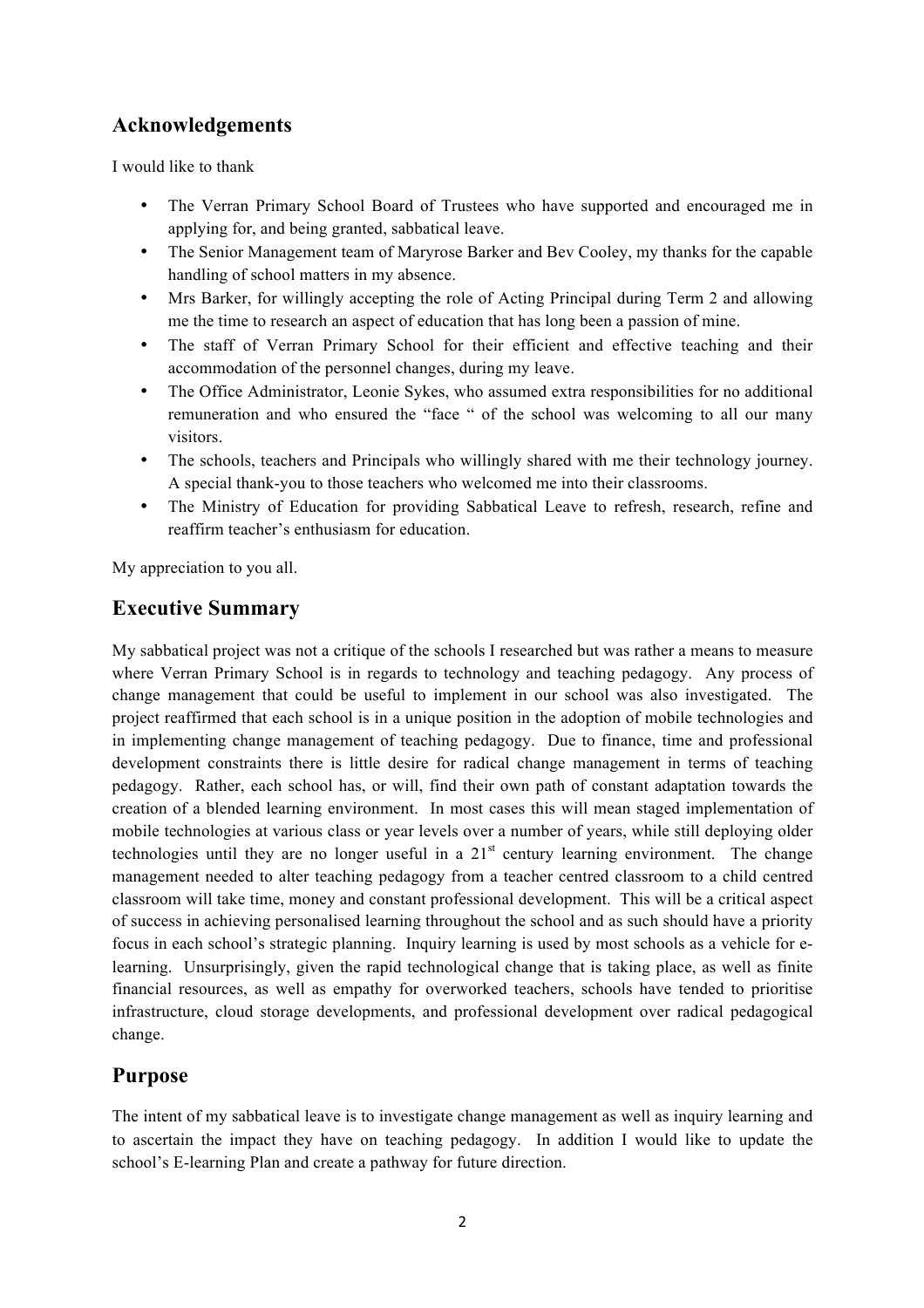## **Rationale**

This Sabbatical Report is not intended to be an Academic report, nor is its intention to critique other schools in our catchment area. It is an opportunity for me to gauge how our school is performing relative to other similar schools in our district and to obtain ideas and suggestions in the technology field, inquiry learning and change management of teaching pedagogy that may be suitable for Verran Primary.

In 2003 to 2006 our school did whole school professional development on Qwen Gawith's Action Learning model. This formed the basis of our Inquiry Learning process. However, such a lot has happened in the intervening years that I feel it is time to reassess where we are in ICT, inquiry learning and teaching pedagogy.

There has been a lot of research on  $21<sup>st</sup>$  century learning and the necessity for schools to change the way they teach in order to remain relevant to the children of today. These pupils have grown up with technology and are immersed in its rapid development. Therefore change management parallels technological progress. The advent of tablets and other mobile devices has meant even more rapid adaptations by schools are needed to meet the needs of today's students. This sabbatical report discusses  $21<sup>st</sup>$  century learning as an integral aspect of change management. The drivers of this are advancements in mobile technologies, new definitions of knowledge, professional upskilling of teachers. The change can be revolutionary or adaptive in nature – both types of change have their champions – but without doubt, teaching pedagogy is destined to be altered. Inquiry learning may provide the bridge to assist teachers in managing the change to future learning styles.

Keep in mind this quote from Karl Fisch (http://thefischbowl.blogspot.com) as you try and rationalise the speed of change that education and teachers are experiencing and the demands made upon them by their communities. Karl Fisch states "We are currently preparing students for jobs that don't yet exist, using technologies that haven't yet been invented, in order to solve problems we don't even know are problems yet."

## **Personal Thoughts**

Technology is changing rapidly and schools are constantly playing catch up in order to stay abreast of new developments. The acquisition, leased or bought, of new hardware is a substantial cost to schools and should lead to improvements in learning, student engagement and development of differentiated learning across the school. Research literature points towards personalised learning as the new mantra for education. Classroom teachers are expected to produce connected, self managed, reflective, lifelong learners who are competent in National Standards for reading, writing and numeracy, and who also display creativity, along with evaluation and analytical skills in order to develop their higher order thinking skills. These children are expected to be well rounded individuals aware of the benefits of regular exercise, healthy eating, cyber safety, financial prudence, sun, water and road safety, and who practise environmental sustainability and are good citizens. Where is the time, one may ask, for the classroom teacher to learn about new technology, let alone integrate it seamlessly into a packed curriculum?

It is no wonder class teachers feel overwhelmed with demands placed on them as teachers. In my experience, most teachers are already successful individuals who display the characteristics that we expect of our learners. They **are** prepared to learn new skills, they **do** want the best for their students, and they will **try** different approaches in their classrooms in order to encourage individuality in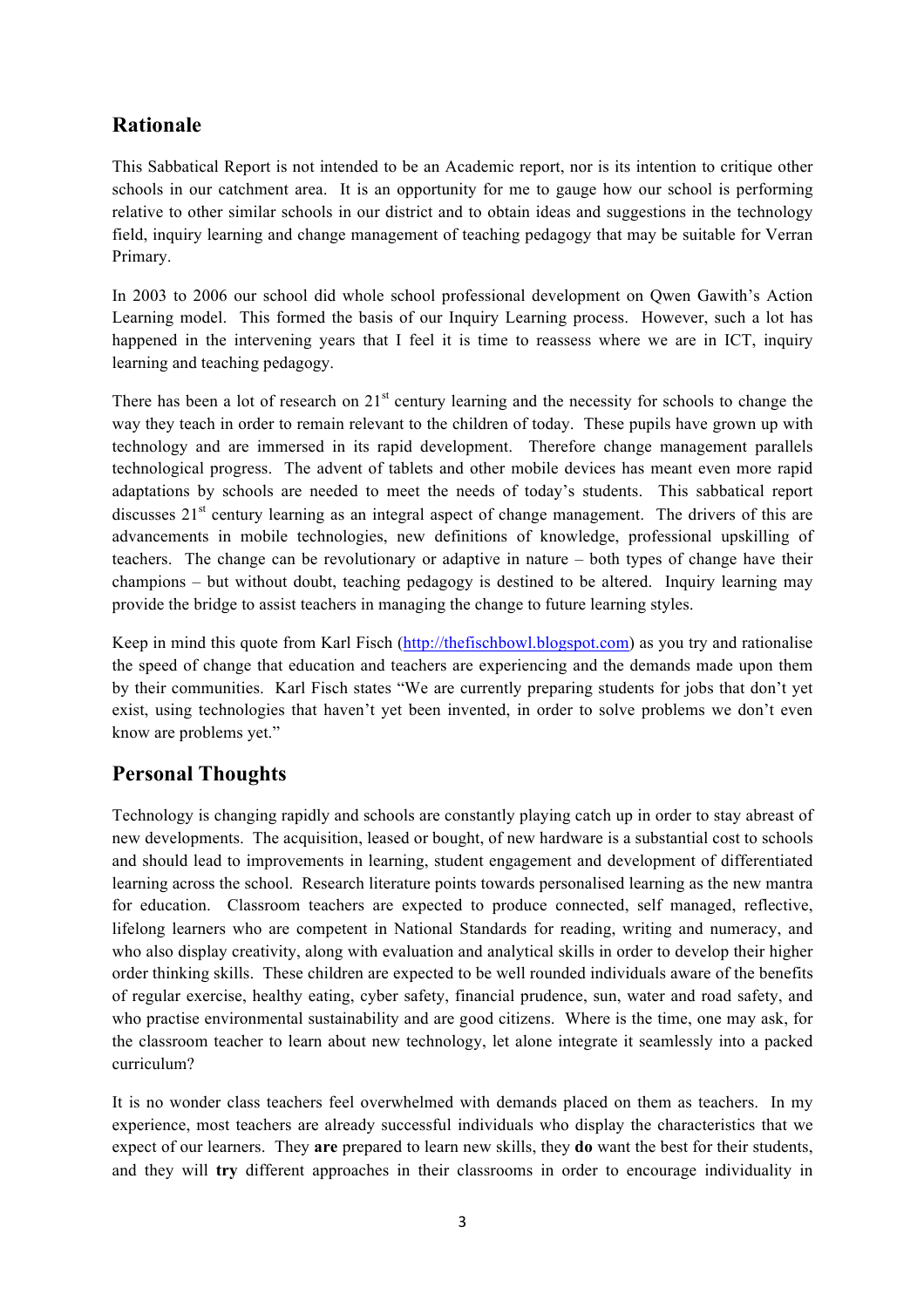learning and develop higher order thinking skills. It is just that the new demands are continuous and the changes so rapid that schools cannot provide the latest hardware, software, infrastructure, professional development, student management systems and learning management systems quickly enough to stay on top of the demands for personalised learning.

Teaching pedagogy does lag technological development but the education sector could be in for the biggest shake up it has seen in over 100 years as the teaching profession reassesses its relevance in today's knowledge environment. Since the start of the  $21<sup>st</sup>$  century, educationalists the world over have been talking about the need for new teaching pedagogies. A change from teacher-controlled, classroom learning that remodels and regurgitates information towards knowledge based, childcentred, social interaction that can take place in a physical or virtual space. Initially the internet, then Web 1.0 tools allowed people to access information whenever it was needed. Pedagogy was all about content and publishing and inquiry learning became an important model for authentic learning. By 2006 Web 2.0 had added to the capability of the internet by enabling social interaction, networking and collaboration to take place in communities both local and global. The Web 2.0 tools such as YouTube, Flickr, del.icio.us, Twitter, Facebook etc and digital cameras/videos/phones have transformed the ease, speed and way people communicate. The development of mobile phones with camera and broadband ability and then ipads/tablets, coupled with improved wireless capability, ultra fast broadband and storage in the cloud have added layers to the possibility that learning can be personal, mobile, across a number of devices, as well as virtual. Changing technology has put pressure on the relevance of our education system and the teaching pedagogy that supports it. Many educationalists support a rethink of our current pedagogies with fundamental change required to ensure learning and schooling remain relevant and applicable to the children born into a technologically-rich environment. It may be that total, quick, radical change of curriculum delivery is necessary for schools to remain vibrant, relevant educational organisations.

While the mobile learning environment is capable of revolutionising teaching pedagogy, teachers can be compromised by inadequate or inefficient hardware and infrastructure within their school, and of course, a lack of consistent and relevant professional development in using and integrating technology in the curriculum. In our school the pressure to attain National Standards and to moderate children's achievement has been enough to cope with, let alone turn our teaching environment into a paperless classroom administered through, and by, the cloud.

School administrators also have to compromise by rationalising scarce resources, notably funding, into areas of priority and cost benefit situations ie the greatest benefit for the most children. In today's state schools there simply is not enough money to do all that administrators would like to.

What of the future then? Are schools going to be able to change at a rate that technology is? After this sabbatical I will have updated our school e-learning action plan, knowing that 2013 and the years prior have been about establishing a quality infrastructure with ultra fast broadband capability and ICT resources ready to build on our  $21<sup>st</sup>$  century learning pedagogy.

Hopefully, the suggestions developed for our school may suit schools that face similar challenges to us. One thing has become clear, as a Chinese proverb states "a thousand mile journey starts with the first step".

### **Activities Undertaken**

During my sabbatical I visited schools, talked with teachers and Principals, researched learning trends in education, attended 'class to cloud' course, read other sabbatical reports. Researching change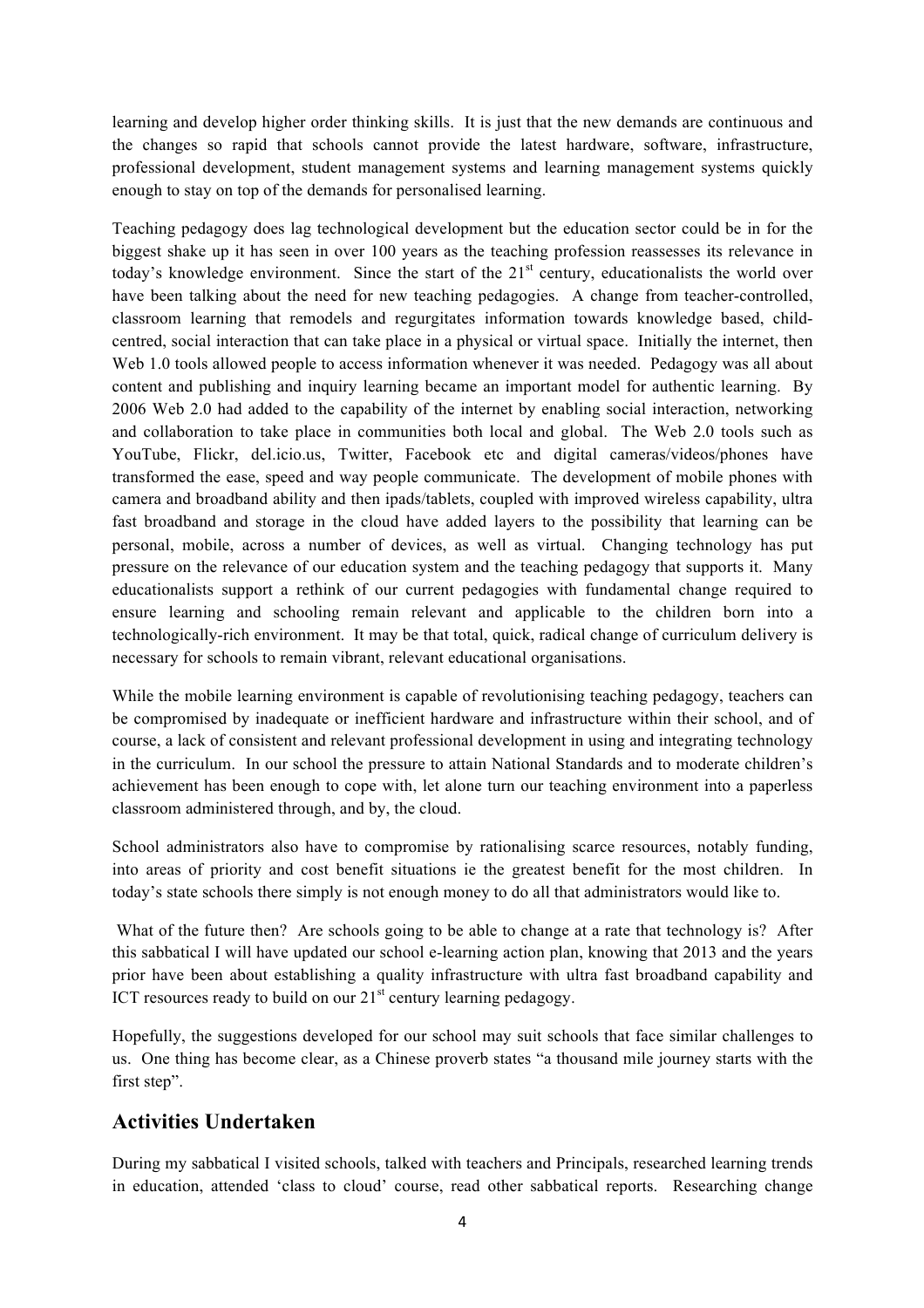management, pedagogy, inquiry learning, e-learning lead me to a variety of sites as educators articulate their vision of  $21<sup>st</sup>$  century learning. This was almost as overwhelming as new technologies can be for the classroom teacher. I had to place constraints on this research and come back to what would be most applicable for my school and the change management needed to support teachers in developing blended learning pedagogies.

I either visited, or talked with Principals or teachers, or researched a variety of schools to obtain a snapshot of what is happening with ICT and teaching pedagogy in primary schools predominantly in Auckland's North Shore region. Some of the contact was formal, as in a visit to classrooms in the school, and at other times, informal, with discussions with teachers that teach at the schools. I endeavoured to focus on schools similar to Verran Primary as well as those that were in the Birkenhead area and which our pupils feed into after they leave primary school. The schools were: Beachaven Primary, Birkdale Primary, Birkdale Intermediate, Birkenhead Primary, Chelsea Primary, Kauri Park Primary, Verran Primary. I also saw or discussed issues with these schools outside of our catchment area - Milford Primary, Opaheke Primary, Takapuna Normal Intermediate, Willow Park Primary.

## **Findings**

As I researched and talked about ICT I realised that my sabbatical topic was immense, with change management, inquiry learning and teaching pedagogy, all topics in their own right. Combining them into one sabbatical investigation has been ambitious. My discussions with schools has concentrated on mobile technologies and the changes in teaching pedagogy that are necessary to integrate them into the curriculum. Certainly my focus with schools has been about the adoption of tablets/ipods and how teachers are using them.

The following are some definitions of common terms used in this project.

e-Learning - www.elearning.tki.org.nz defines e-Learning as learning and teaching that is facilitated by or supported through the appropriate use of information and communication technologies. Learning is the key aspect and as such "e-Learning is not simply associated with modes of delivery or the functionality of a particular technology, but forms part of a conscious choice of the best and most appropriate ways of promoting effective learning."

Blended learning – is the combination of traditional and e-learning practices.

Bring your own device - Bring your own device (BYOD), or sometimes BYOT (Bring your own technology), or BYOB (Bring your own browser) refers to technology models where students and staff bring a personally-owned device to school for the purpose of learning. From www.elearning.tki.org.nz

Personalised Learning - www.elearning.tki.org.nz has this explanation. Personalised learning allows students to take control of their own learning. Each student is unique and learns in different ways. Student learning needs, interests, and capability determine the pace of learning. In a personalised learning environment the learning objectives, content, method, and pace may all vary (so personalisation encompasses differentiation and individualisation). In this environment students understand how they learn; they drive and own their own learning; become co-designers of the curriculum and their learning environment.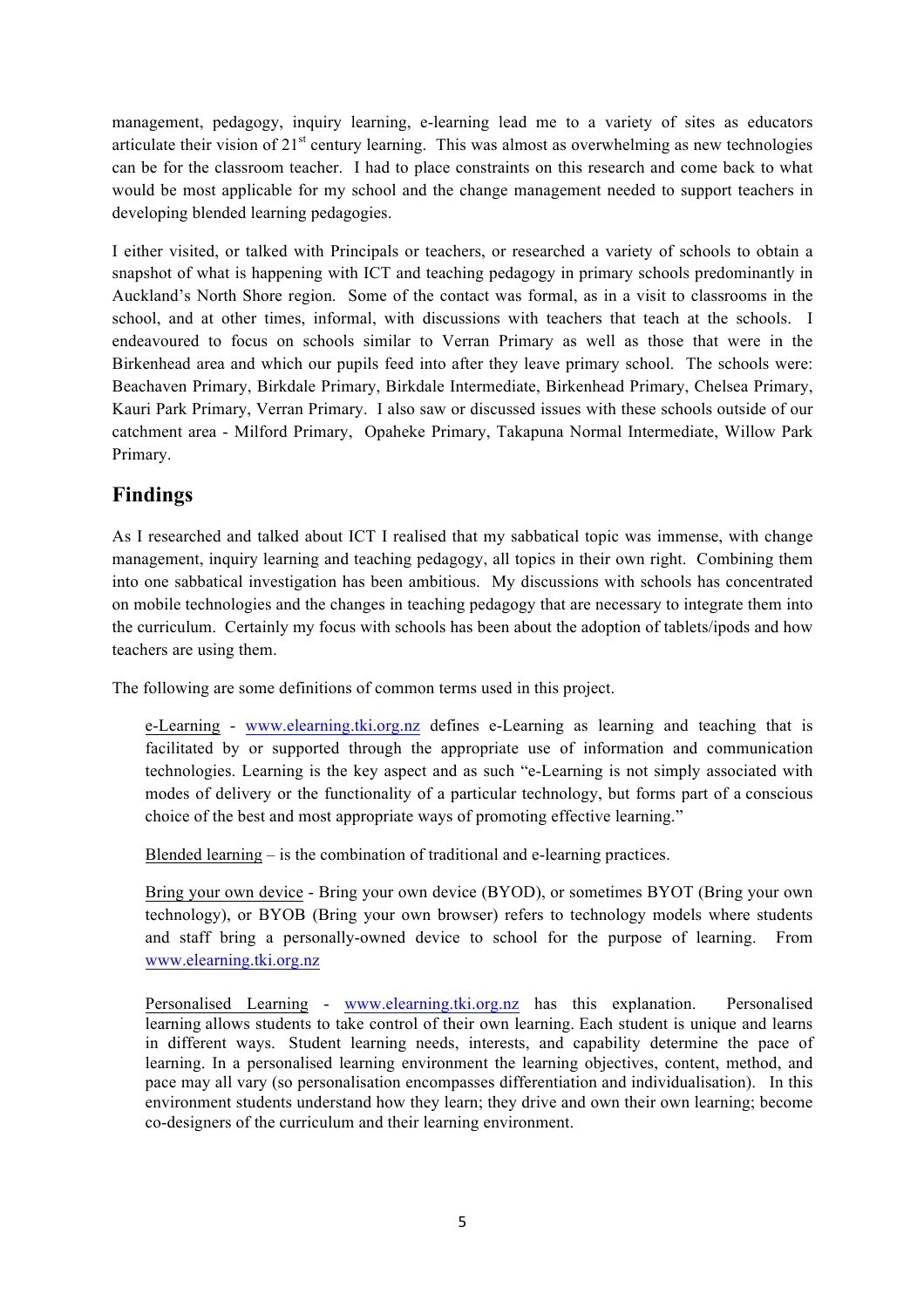## School Information

All schools are on a journey that is appropriate for them and their community but they do not represent a consensus of opinion on the way forward. All have a willingness to embrace mobile technologies and all have done this in a manner unique to their situation.

The following is a list of methods that the schools in my project have used to introduce mobile technology.

- Some have established trial classrooms for ipads, apple TV, laptops and other ICT tools in order to move towards personalised, mobile learning environments.
- Others have established netbook labs with a specialist teacher utilising Google Drive suite of online learning tools.
- Others have computer pods of 8 computers that serve 2 or 3 classrooms (usually Year 5 or 6).
- Others have retained a computer suite of 15 computers used on a timetabled basis.
- Others have committed to problem-based learning modules utilising hardware and software that is already available in the school.
- Many have data projectors and interactive whiteboards in senior classrooms.
- Others have mimeos in classrooms.
- One school is progressively introducing 1 ipad between 2 or 3 students.
- Others have trialled sets of 10 to 15 ipads on a roster basis through various classrooms.
- Others have put 3 or 4 ipads/tablets in each classroom.
- Others are in the process of establishing 'digital classrooms' as opposed to 'e-learning classrooms'.
- Yet others have boldly begun a Bring Your Own Device (BYOD) programme at certain year levels to enable individual access to a mobile learning environment.
- One school has tackled teaching pedagogy first through introducing personalised learning in certain classrooms and year levels and has initiated a staged introduction of Bring Your Own Browser (BYOB) for Year 5 and Year 6 pupils as well as sets of ipads in each junior class.
- All schools have embarked on professional development for some teachers on ipad use in classrooms.
- Most schools have at least 1 or 2 teachers keen to drive improvements in e-learning in their school.
- Most schools lease some of their ICT resources.
- With the exception of one school, all are utilising older computers/technology in classrooms and use them in combination with newer technologies like ipads, ipods, tablets.
- No school had a 1:1 programme using computers and tablets, throughout the whole school.

Whatever category a school falls into, there has been, or is, a learning curve for the classroom teacher in how best to integrate ICT in the curriculum. The change management I witnessed was not so much in terms of pedagogy but a commitment by school management to provide robust, reliable, fast infrastructure, hardware and mobile technologies, mainly tablets. Without the former, the teacher's experience of digital learning can be a frustrating, time consuming experience that is readily rejected. It takes a technology-literate teacher with an interest in all things digital, who also displays great patience and perseverance, to work through the unique problems each school faces. Due to time pressures, financing, old technology and inefficient infrastructure, teachers can easily put mobile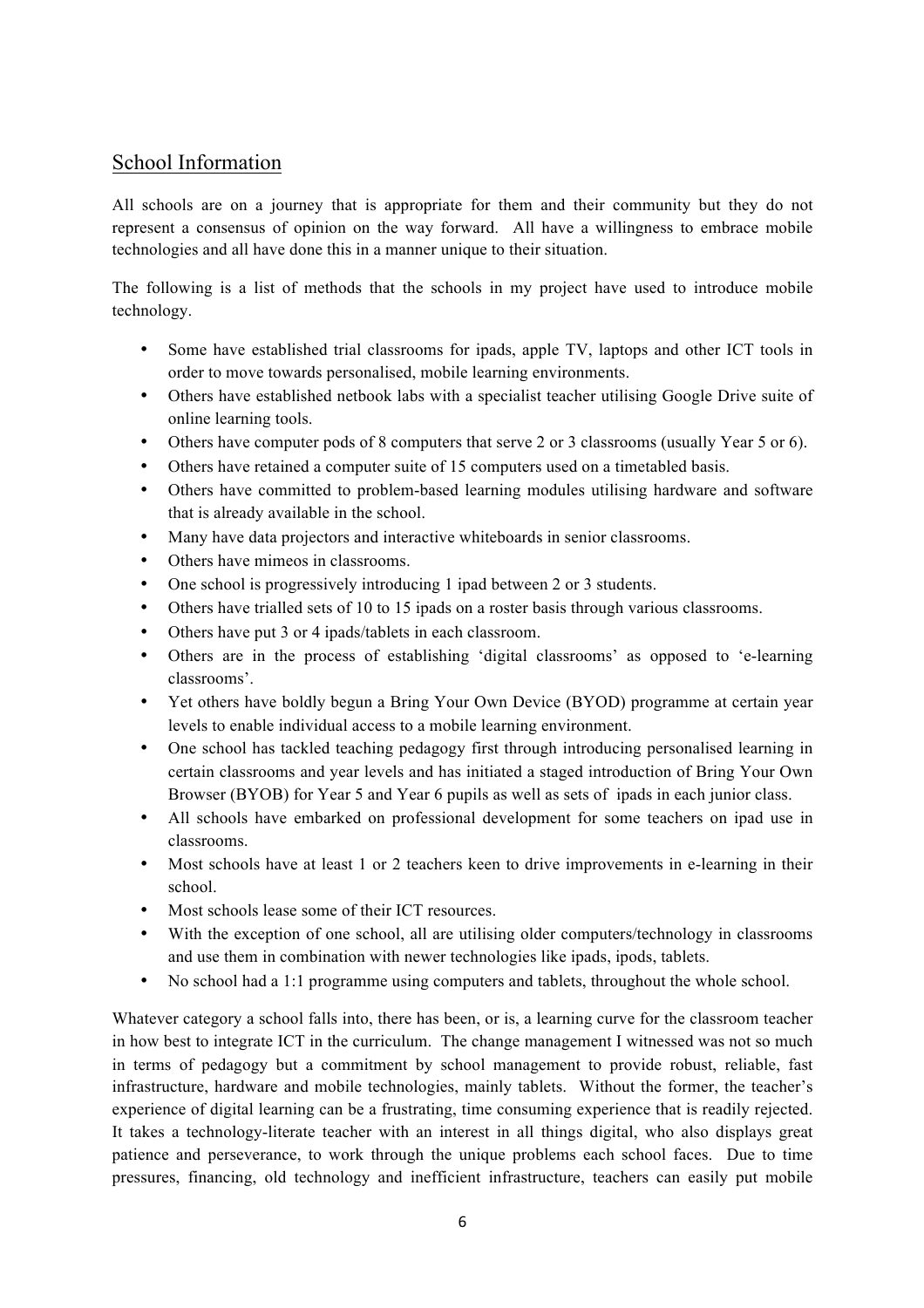learning in the "too hard" basket and continue with traditional practices that they know will benefit children's learning, especially in the key areas of literacy and numeracy.

Faced with new technological developments, schools often provide inadequate professional development – both in quantity and quality – to enable staff to stay abreast of evolving pedagogy. Most teachers are learning as they go and pass on their knowledge to other colleagues. The reluctant teacher, or those lacking in confidence, or those that need greater support, or those that are not familiar with modern technology, are all quickly left behind in embracing integrative technologies in the classroom.

All this is not new and has been evidenced over a number of years as computers and the internet became common learning tools. What is different now, is the rapid advance of mobile technologies and the opportunities they offer for differentiated, personalised learning resulting in necessary changes to teaching pedagogy. Some schools admitted that relatively recent technologies, such as mimeos and desktop computers, are sitting unused in cupboards. A sign perhaps, of the speedy adoption of mobile technology in the wider community, and the difficulties schools face in financially committing themselves to "new" technologies that rapidly become obsolete. Not to mention of course the lag that professional development has in assimilating these technologies.

Schools are once again playing catch up through embracing tablets, ipods, ipads and smartphones as teaching tools in classrooms. Unfortunately, the reality is that these devices are all designed to be used by one person and the adaptations that schools make to ensure their equitable use in modern classrooms, will not automatically enhance children's learning. The schools I visited would freely admit that they are at the initial stages of personalised learning and integrating these mobile technologies into children's learning. Many are simply consumers of technology, not creators of learning.

#### Research Findings

## **1) The Big Picture - What is 21st Century Learning and how has it come about ?**

The New Zealand Council for Educational Research has a web site www.shiftingthinking.org that describes theory and practices for the educational sector. It describes the late 1990s as a period of great change –socially, politically and economically – and particularly in knowledge, especially in how people *see* knowledge and how they *use it.* This period to the present has been termed The Knowledge Age in which "knowledge and ideas are the main source of economic growth ...... New patterns of work and new business practices have developed, and, as a result, new kinds of workers, with new and different skills, are required. " In addition, the meaning of knowledge is changing to an energy that makes things happen. Knowledge is valued for what it can do rather than what it is. Knowledge is not the preserve of individuals but is produced by groups of people who collaborate for a specific purpose. The Post-Industrial or Knowledge Age is also termed 21<sup>st</sup> Century Learning where people need more than "knowing" knowledge. They need to be able to do things with this knowledge and to use it to create new knowledge. "Knowledge Age workercitizens need to be able to locate, assess, and represent new information quickly. They need to be able to communicate this to others, and to be able to work productively in collaborations with others. They need to be adaptable, creative and innovative, and to be able to understand things at a 'systems' or big picture' level. Most importantly, they need to think and learn for themselves, sometimes with the help of external authorities and/or systems of rules, but, more often, without this help." Schools in the  $21<sup>st</sup>$  Century have to be able teach students how to work out for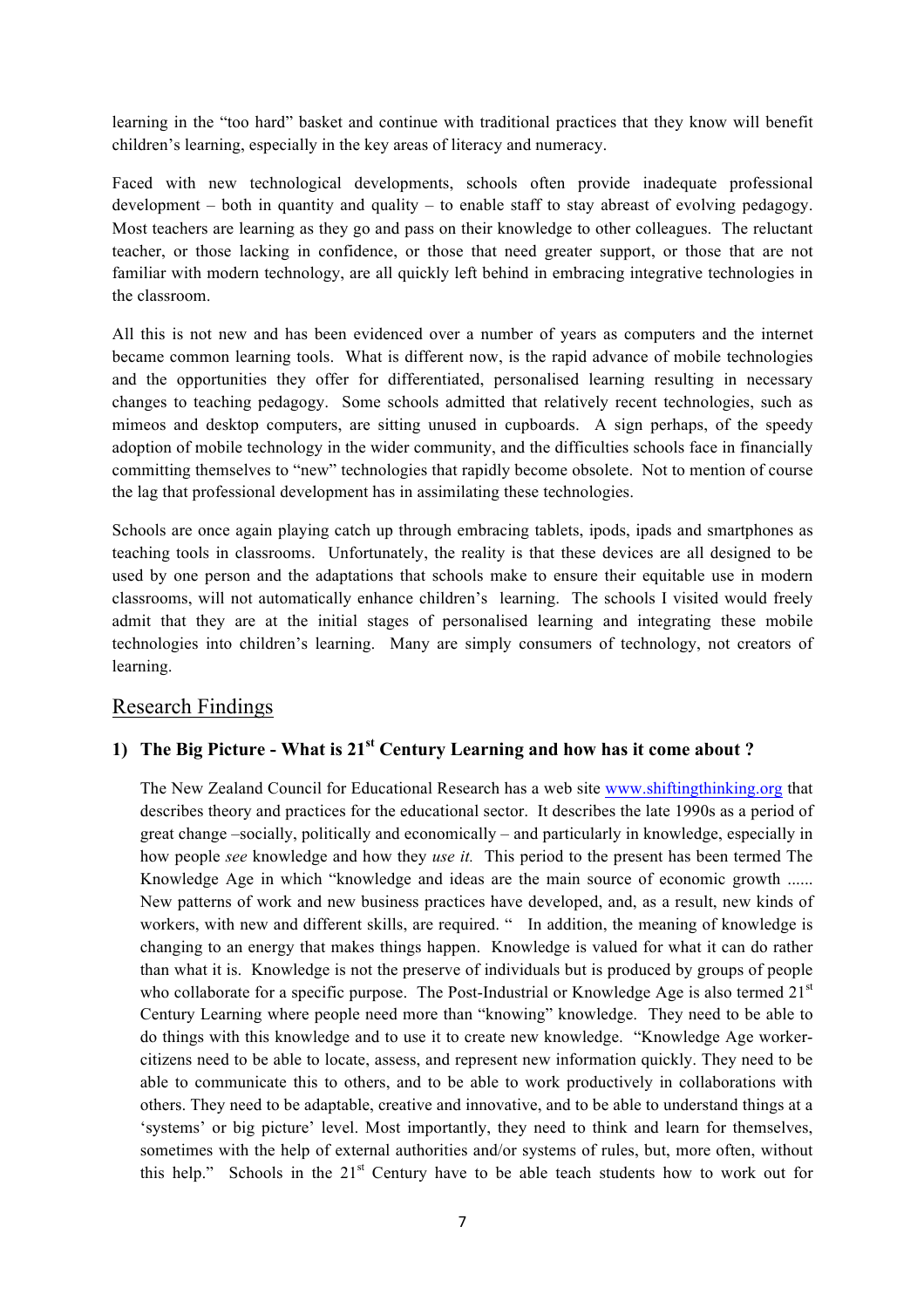themselves what to do rather than try and fill them up with all the knowledge they need beyond school. "21st century schools need to develop different skills and dispositions from those that were required in the 20th century...... A new mindset is required........ '21st century learning' is a shorthand term that draws together some of the ingredients of this new mindset."

The new mindset represents a shift from modernism to postmodernism. "Thus, where modern thought emphasises direction, order, coherence, stability, simplicity, control, autonomy, and universality, postmodern thought emphasises fragmentation, diversity, discontinuity, contingency, pragmatism, multiplicity, and connections." (See Appendix 1 )

In June 2012 a research project by NZCER by Rachel Bolstad and Jane Gilbert with Sue McDowall, Ally Bull, Sally Boyd and Rosemary Hipkins, titled *Supporting future-oriented learning and teaching – a New Zealand perspective* discussed the overuse of the term "21<sup>st</sup> century learning" as being problematic and possibly not as applicable in the second decade of the  $21<sup>st</sup>$  century as it had been in the latter years of the  $20<sup>th</sup>$  century. However, they decided to keep the term and to use it interchangeably with "future learning" because it was already backed by extensive research. The authors took the stand that "21st century learning is not a fixed prescription, nor a known formula, but rather represents a cluster of new ideas, beliefs, knowledge, theories and practices." Within New Zealand the occurrence of these beliefs etc are visible in some classrooms and schools and are not yet in evidence in others. www.educationcounts.govt.nz/publications/schooling/109306

#### **2) Pedagogy**

The school environment that today's students are growing up in is vastly different from the one that I experienced. This statement applies for over 85% of the teachers in my school as well as for many of the schools in the project. "We live in a digital world where computers, tablets and mobile devices are predominant. If you are under the age of 31 you grew up surrounded by digital media. Our students are digital natives. They don't know anything else, this is their lifestyle." Quote from the ebook *The 21st Century Skills Teachers and Students Need* - link http://www.educatorstechnology.com/2012/04/21st-century-teaching-and-learning.html

New terminology such as future learning; personalized learning; lifelong learning; collaborative learning; virtual learning; teacher centred classrooms; student centred learning environments; anytime, anywhere learning; just in time learning, are all catch phrases of  $21<sup>st</sup>$  Century pedagogy and learning. This is learning that prepares for the future by solving real world problems in a continuous way while coping with real world events and communicating in daily life.

Andrew Churches is a teacher at Kristin School on the North Shore in Auckland. He has produced some outstanding work on a number of issues. The following graphic is his work and is something our school has used as a starting point for discussion on our  $21<sup>st</sup>$  Century teaching journey.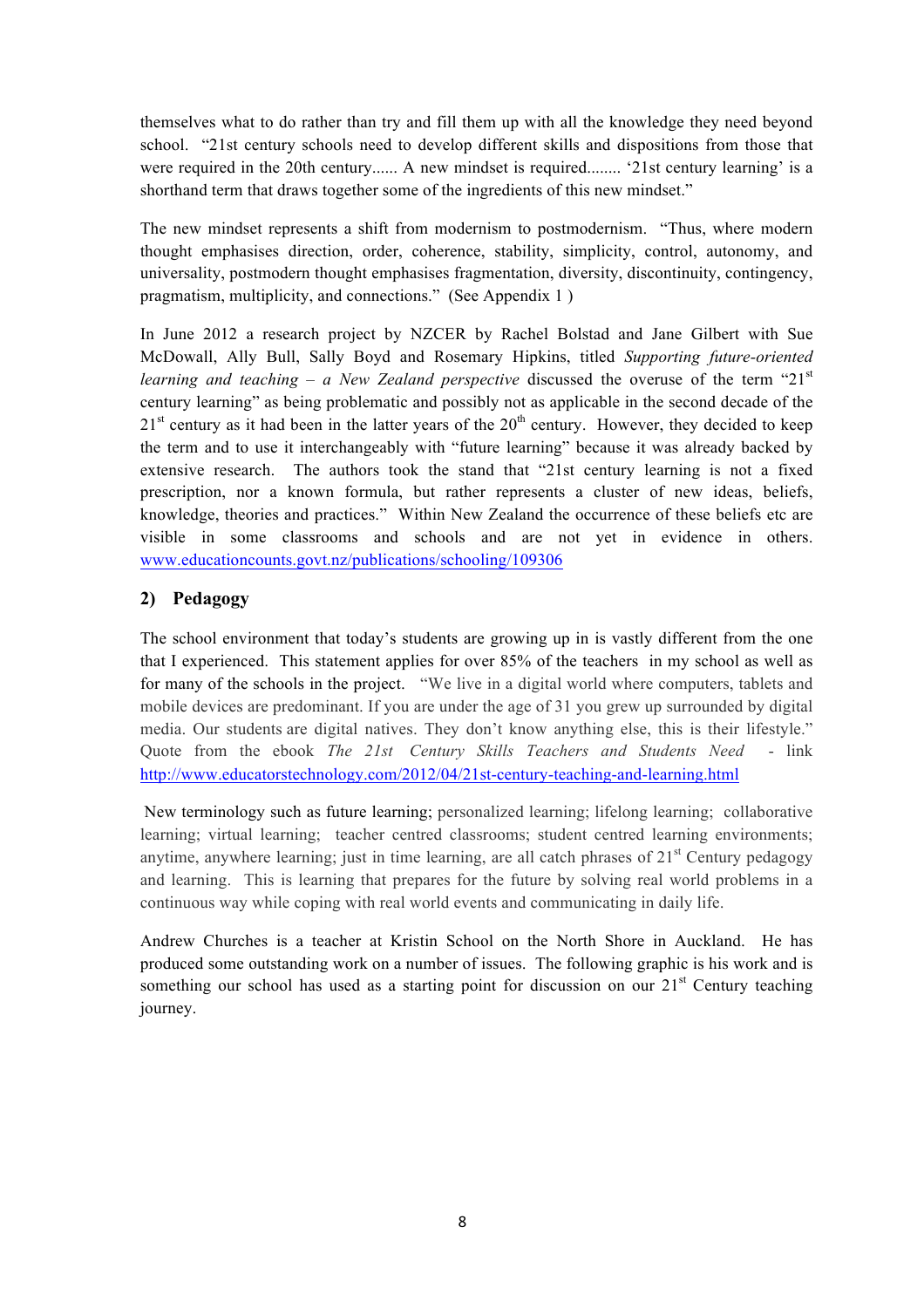

http://edorigami.wikispaces.com/21st+Century+Pedagogy

Andrew Churches further explains:

We have heard a lot about the 21st Century Learner. We know that they are:

- collaborative
- adaptive
- information, media and technology savvy
- communicators
- immediate and instant
- require instant gratification
- creators and adaptor

http://edorigami.wikispaces.com/21st+Century+Teacher

But what about the 21st Century Teacher, what are the characteristics we would expect to see in a 21st Century Educator. We know they are student centric, holistic, they are teaching about how to learn as much as teaching about the subject area. We know too, that they must be 21st Century learners as well. But teachers are more than this.

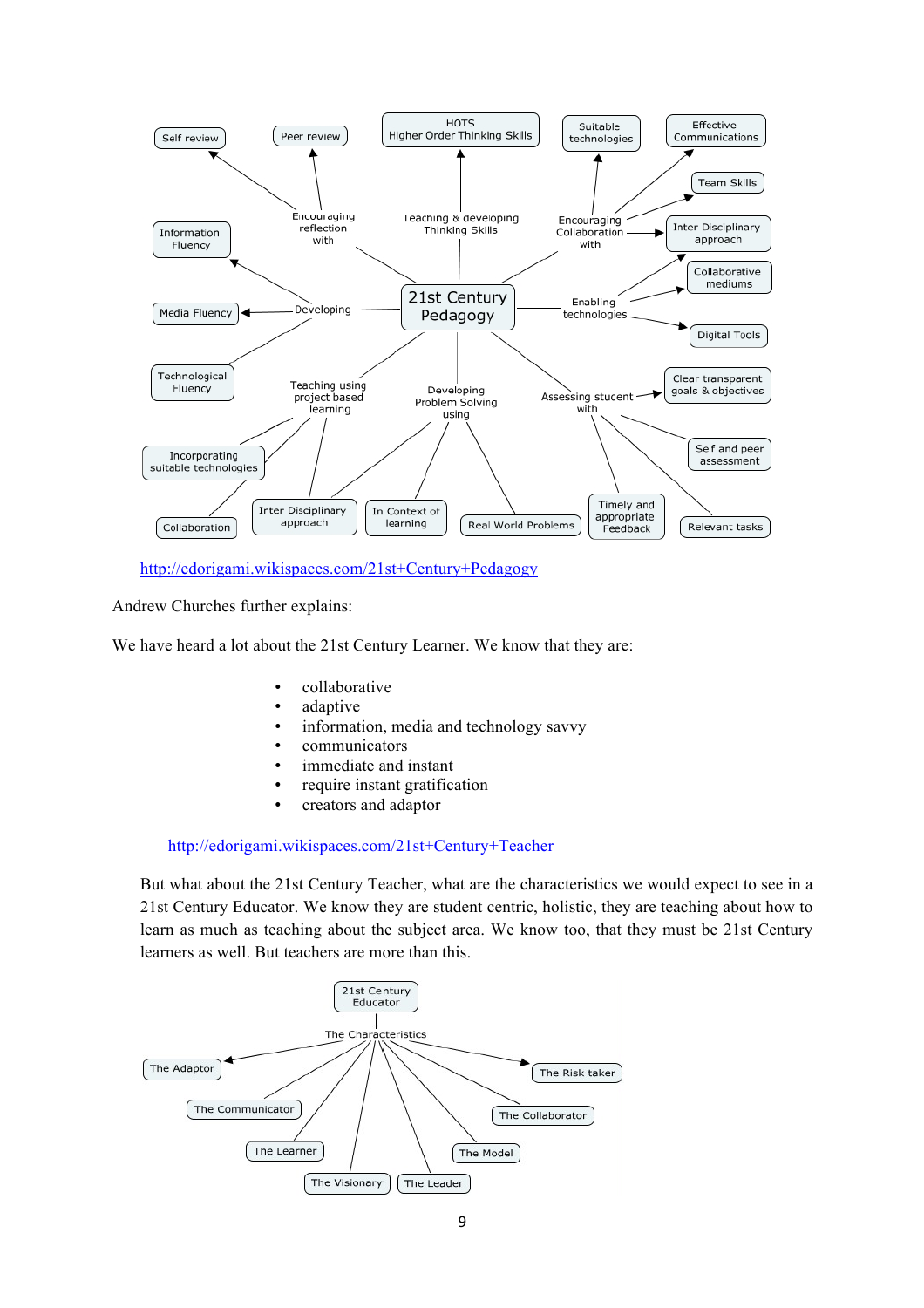Above graphic from http://edorigami.wikispaces.com/21st+Century+Teacher

Pedagogies that promote problem solving and collaboration with others, encourage children to use higher order thinking. Children become not only recipients but also contributors in their own learning. Pedagogies that foster interaction and cooperation, promote risk taking, encourage questioning and reflection are suited to  $21<sup>st</sup>$  century learning. New learning relationships between teacher and pupil are established so that the student can become a proactive partner in their own learning.

In order to promote the integration of technology into teaching and learning methods, various frameworks have been developed. A model of interest is Mishra and Koehler's Technological Pedagogical Content Knowledge (TPACK) which identifies the knowledge teachers need to teach effectively with technology. At the centre of this model is the overlap of three primary forms of knowledge – Content (CK), Pedagogy (PK) and Technology (TK). The TPACK model does not view these knowledge bases in isolation. Effective technology integration involves a complex, unique relationship between these components of knowledge in different environments that involve different teachers, year levels, culture, school factors, demographics. (From www.tpack.org). A teacher capable of utilising all these three forms of knowledge will have a greater expertise than a teacher who may only be proficient in one of the knowledge aspects.

The SAMR model by Dr Ruben Puentedura is another framework to scaffold technology integration into education. It suggests integration moves from Substitution to Augmentation to Modification to Redefinition. In the latter stage this equates to Bloom's highest order thinking skills. From Puentedura's web blog www.hippasus.com/archives/2013/08/22/SAMR. At Substitution level teachers or students are only using new technology tools to replace old ones. For example, using Google Docs for writing instead of Microsoft Word. Augmentation is similar to this but it has added functionalities such as saving to the cloud instead of a word document. Modification is where technology is being used to redesign tasks and transform students learning. Here, technology may be used to collaborate or share feedback on a task. Redefinition means that students are using technology to create new tasks. For instance, they may use technology to communicate with people from around the world, discuss opinions using chat rooms or private networks, and post conclusions to their own blog or school website.

Pedagogical change occurs when there is greater integration of technology into the curriculum.

#### **3) Change Management**

This topic is huge, so I have provided a snapshot of things that I have found interesting and relevant to primary education in New Zealand. Each school leader will have a unique approach to change management in their school. The following points and links are included to stimulate your curiosity rather than as an answer about how change can be initiated or managed in primary schools. I only know I have identified a starting point for my school and that the process will take time.

Once again the NZCER is a good starting place as research is New Zealand focussed and it collates information over a number of years. The article*, Supporting future-oriented learning and teaching – a New Zealand perspective* by Rachel Bolstad and Jane Gilbert with Sue McDowall, Ally Bull, Sally Boyd and Rosemary Hipkins in 2012, provides an overview of why change is needed and emerging principles of future learning. These are: personalising learning; new views on equity, diversity and inclusivity; a curriculum that uses knowledge to develop learning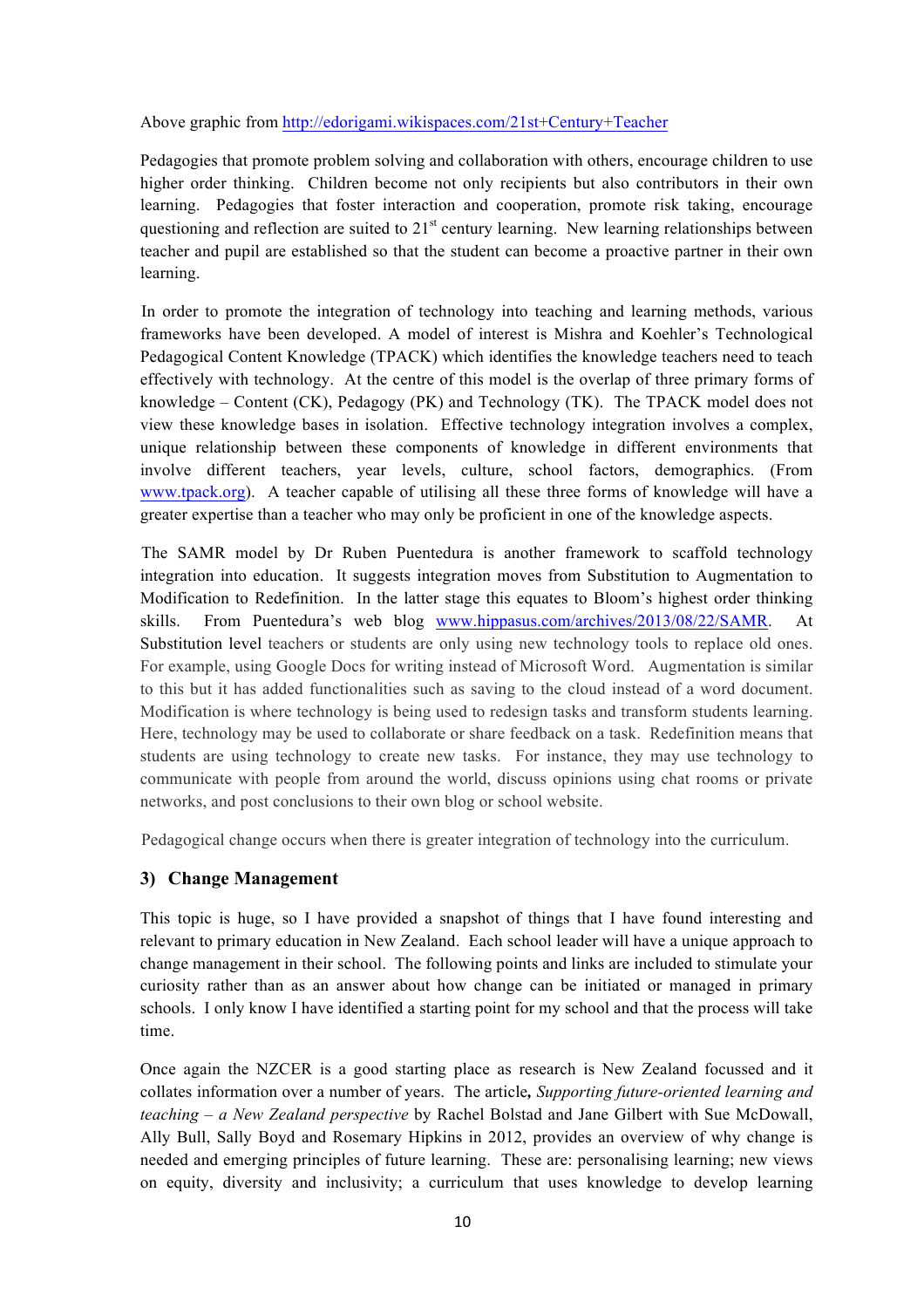capacity; rethinking learners' and teachers' roles; continuous learning for teachers and educational leaders; new kinds of partnerships and relationships.

A sub theme of the above research was the role of current and emerging technologies on teaching and learning. Simply providing new ICT tools will not necessarily translate into beneficial educational change. The potential for new technologies to transform teaching and learning is dependent on educators being able to utilise these capabilities in relation to the six principles of future learning mentioned above. As Bolstad, Gilbert et al state "It is further dependent on schools having the infrastructure, inspiration, capability and opportunity for innovation to achieve these kinds of teaching and learning."

www.educationcounts.govt.nz/publications/schooling/109306

The Ministry of Education has produced an E-Learning Planning Framework to help schools assess their capability and to plan for the future. The four phases of e-learning involve Emerge, Engage, Extend and Empower and involve 5 dimensions - Leadership and Strategic Direction; Professional Learning; Teaching and Learning: Technologies and Infrastructure; Beyond the Classroom. The rubrics created enable schools to self review and set next steps in their e-learning pathway. http://elearning.tki.org.nz/Professional-learning/e-Learning-Planning-Framework2 While the options are many, the solutions are usually a compromise between money, professional learning, willingness to change, and community support for change. All the readings indicate a necessity for change to be part of a school's strategic vision that clearly states the desired outcomes in relation to the school's values and learning intentions. Central to this is the learning environment and outcomes for students. http://www.elearning.tki.org.nz/Leadership/Schoolvision/Creating-a-vision-to-lead-e-learning-in-your-school is a video by Dr Cheryl Doig on implementing e-learning into a school and how to go about it. The e-learning vision provides not only direction for your school but also how ICT will enable improvement in students' learning. The professional development plan sets out the pathway for your teachers to achieve the learning outcomes. Part of the PD plan should involve a Change Management Plan. Appendix 2 shows a graphic for this and though it is for secondary schools it does have relevance for primary situations. The infrastructure plan establishes the platform on which you will base your learning intentions. The finance plan establishes the resources required and the timing of their availability. It is the school leader that will drive the school's strategic plan. The challenge can be about stimulating colleagues to be inspired and invigorated by the risk, rewards and opportunities of blended learning.

All organisational change needs a leader to drive it. It is this person who must ask the hard questions and address the 'elephant in the room'. The Sabbatical Report by Derek Linington (Term 1, 2012) discussed adaptive leadership which is about change leading an organisation to thrive in a new environment. Without discarding what has been done in the past, adaptive challenges often require a fundamental shift in how and why things are done in the school and classrooms. This process does involve loss by one or more people and can be extremely difficult. As Linington points out, it is this loss that creates people's reaction to change. Organisational change results from addressing the adaptive challenge.

Robert Kegan is a constructive-development psychologist whose theory is summarised at www.shiftingthinking.org. The main thrust of his belief is that the constant changing demands of our lives may be inappropriate for many adults. Kegan says people should not be blamed or punished for failing to adapt to changes in their lives because developmentally they cannot cope with the changes. He suggests that there should be support in development and patience to wait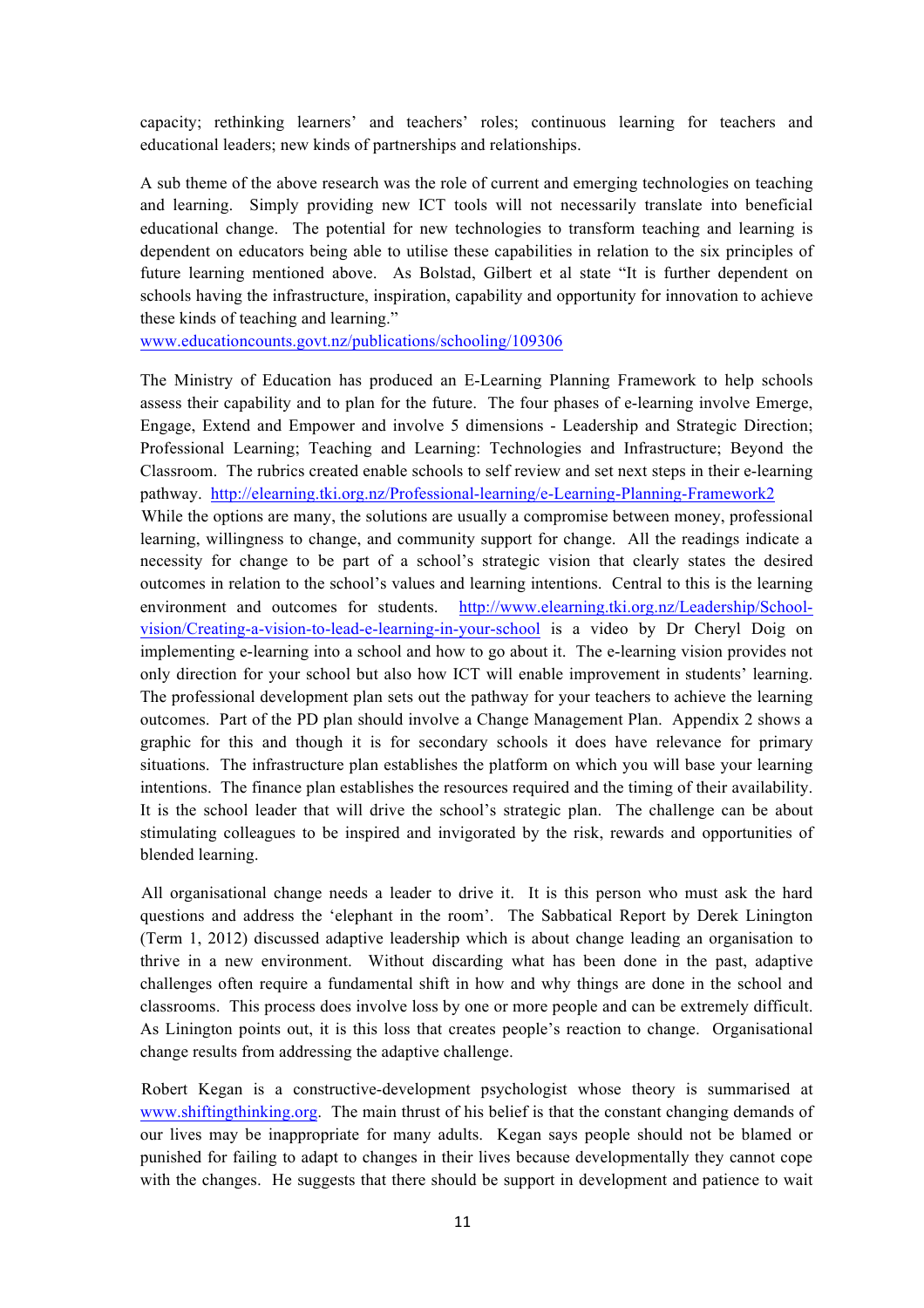for development to occur. Kegan believes that the way people make meaning of their surroundings grows and changes over time. Transformative learning is evidenced when someone changes their behaviour, the way they feel and what and how they "know" things.

Barriers to change exist and the process can result in organisational and personal conflict. Surprisingly to many people, the success of an organisation can also become a barrier. The article by Kate Bleasdale, *21st Century Learning Ideas*, in the New Zealand Education Gazette (Volume 91, Number 19 Oct 2012)*,* identifies that "one of the barriers to change for schools in this country could be that their current classroom model is already performing well." The implication is that people are resistant to change in schools that are successful. When things are working well educators can resist change, especially if there is a belief that change will not lead to better student outcomes. This situation can be addressed by the fifth theme of  $21<sup>st</sup>$  century learning, namely, establishing a culture of continuous learning for teachers and educators.

The article by Peter Hill http://www.educationalleaders.govt.nz/Leading-change/Leading-andmanaging-change/What-Headteachers-Need-to-Know-About-Teaching-and-Learning has many suggestions on what Principals need to know about teaching and learning in order to implement change. Hill discusses the growing complexity of the role of the Principal which has meant that the Principal can be diverted to other roles associated with running the school, away from that of educational leader. This means less time to devote to the core business of the school, notably teaching and learning. This has an impact on the leadership required to bring about transformation. In smaller schools this can be a factor as the Principal is the only senior management person available to deal with day to day and operational issues because there is not a walking DP.

While technology may be a driver of change, the importance of training and support for teachers and students cannot be underestimated. Many researchers state that technology should not be the primary focus but that the professional development and support for students must be the priority in driving change. This quote summarises this point - "The transformation of learning and teaching requires more than provision of tools – it requires ongoing support, professional learning, research, leadership and guidance."

http://epotential.education.vic.gov.au/showcase/elearning\_planning/elearning\_vision

The exemplars on Best Evidence Synthesis (BES) attempt to make a difference in student outcomes by promoting and celebrating effective teaching pedagogies. The information in these exemplars provides practical guidelines that school leaders and teachers can utilise for planning, reflection, and supporting pedagogical change. This link identifies and explains the exemplars http://www.educationcounts.govt.nz/topics/BES/bes-exemplars

There are a number of frameworks for change management. The Concerns-Based Adoption Model (CBAM) describes, explains and predicts probable teacher behaviour during the change process. It identifies seven stages that individuals go through when they are experiencing change. This is based on the concerns they have about the change. Generally the early stages are selforiented with concerns about what is the change? and how will it affect me? The next stage is task oriented – how do I do it ? How can I organise myself ? Why is it taking so long ? When self and task concerns are resolved individuals then start to consider the impact of the change. Here the concerns are - Is this change working for students? What more can I do to improve learning outcomes. The important point about this concerns based model is that it can have major implications for professional development. The first requirement is to address the questions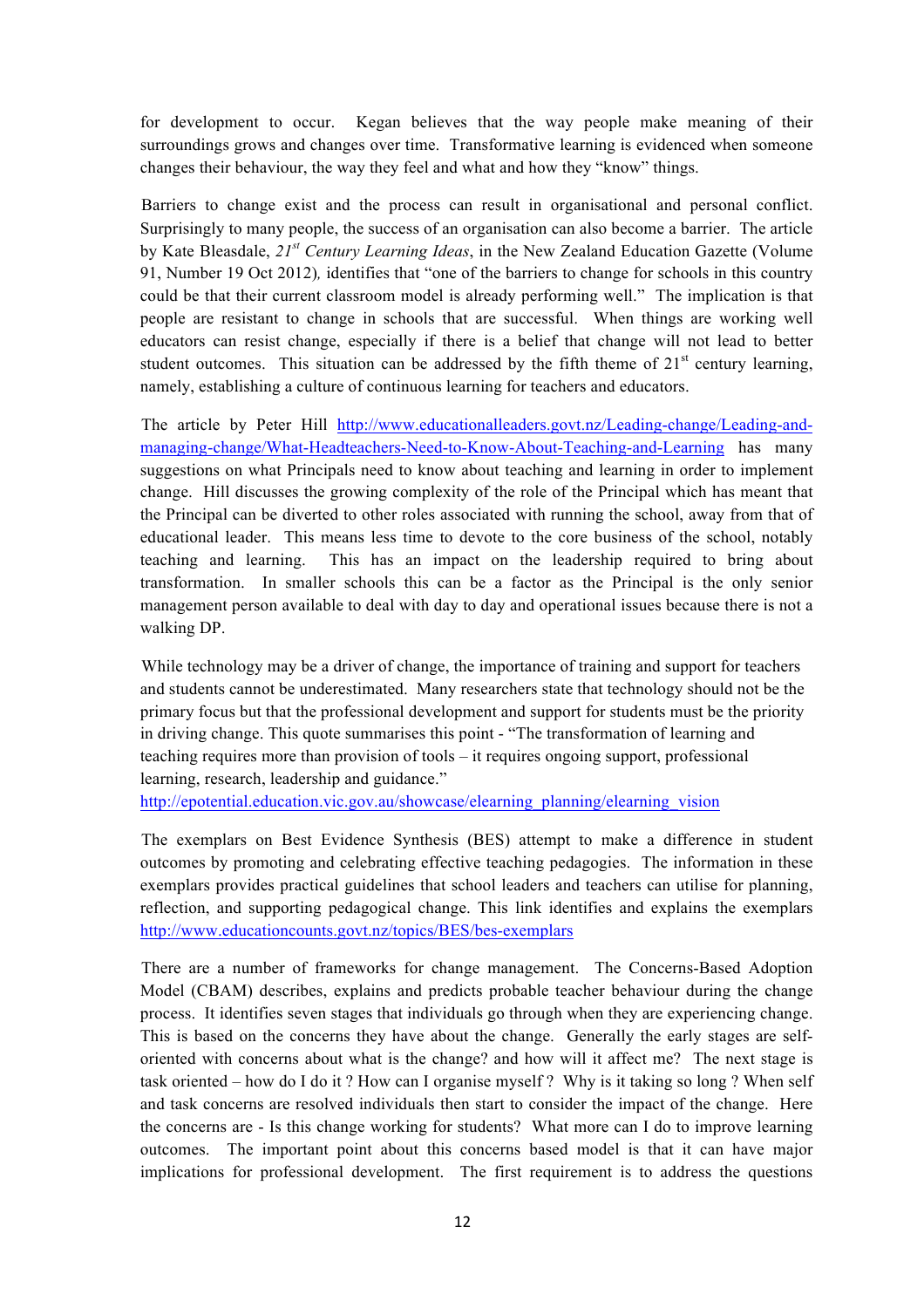people ask, assess where people are in relation to concerns. A lot of professional development involves 'how to do it' before addressing self concerns. This model also suggests implementation of change will take a number of years. (From *Taking Charge of Change* by Shirley Hord, William Rutherford, Leslie Huling-Austin and Gene Hall, 1987. )

#### **4) Inquiry learning and E-Learning**

Inquiry learning reflects the philosophy of John Dewey who believed learning starts with curiosity. It is a student centred, active learning approach that focuses on questioning, critical thinking and problem solving. It involves asking questions, gathering and analysing information, finding solutions, taking action and reflecting on new found knowledge. Inquiry learning has been around for more than 30 years and is classified as authentic learning. It can also be termed problem based learning and action learning.

The New Zealand Curriculum states that e-learning has a great deal of potential to support learning by inquiry by helping students to make connections through exploration, enabling shared learning outside of the classroom and creating a supportive learning environment through personalising learning.

Claire Amos, *The Future is Here: ICT Trends in Teaching*, (NZ Gazette, Vol 91, No. 19 Oct 2012) identifies teaching as inquiry as a vehicle for providing ICT professional development for teachers. Here the focus is on student needs and teaching and learning rather than on the ICT tool and strategy. Inquiry learning was part of the e-learning action plan and was used as a guide for the integration of ICT tools and strategies into teacher's planning. This in turn helped identify areas where individual teachers needed ICT professional development. The main aim of the process was to keep the focus on student learning not ICT tools.

The above article describes the move for professional development to focus more on the relationships between the key competencies (especially thinking) and Effective Pedagogy (particularly differentiation and collaboration) and e-learning but still use inquiry learning as the process.

I found the sabbatical report by Christine Munro (Term 2, 2012) on Inquiry Learning a very useful summary of current frameworks. She discusses Lane Clark, Jamie McKenzie and the 5E's Model.

While a continual review of learning technologies and professional development is necessary to ascertain the impact of e-learning on student outcomes, research indicates that children are more engaged and positive when e-learning is used in an authentic way. For teachers, the use of inquiry learning to provide professional development has been beneficial for planning, teaching strategies and personalising professional development to meet each teacher's needs. It reinforces lifelong learning and demonstrates learning to learn.

E-learning is suited to the collaborative pedagogies mentioned above. Both the nature of the learner and what and how they learn has altered. A mix of face to face learning and technology generated learning, called blended learning, is now common place in many schools.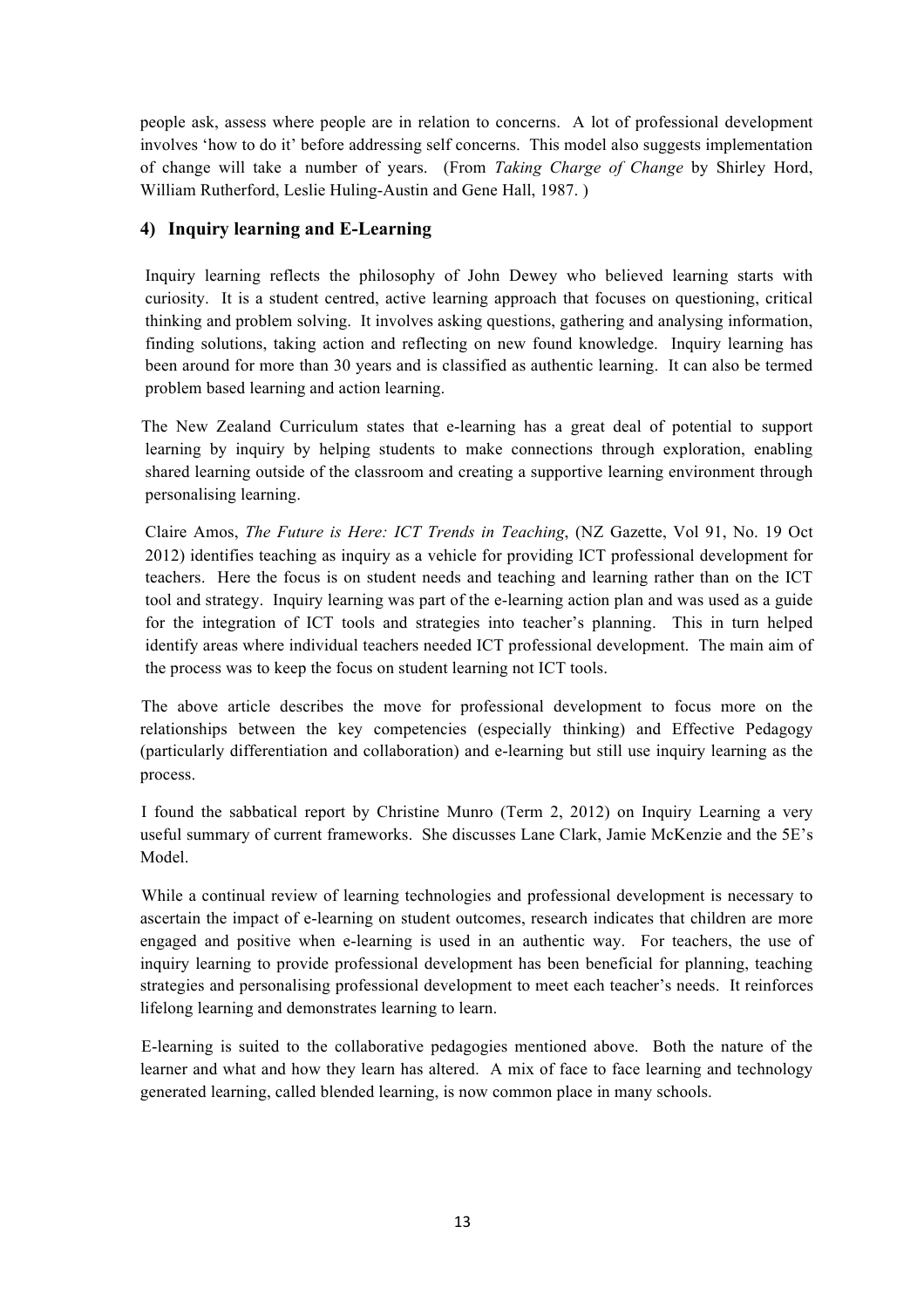## Relevant Comments From Schools

E-learning is characterised by the desire for 1:1 learning. Due to the substantial cost involved in achieving this schools have increasingly asked children to bring their own laptop or netbook. Now there is a shift from Bring your own device (BYOD) to Bring your own Browser (BYOB) where any internet capable device is acceptable.

However, some of the ICT technicians who work in schools have some pertinent comments to make about these policies.

- It has become increasingly common for inappropriate photos, videos and files on student mobile devices to be brought to school and shared with other children, even at primary school. This goes against parental expectations that devices and content is 'safe'. It also goes against digital responsibilities. It also places the school in an untenable position and takes up a lot of teacher, senior management time in sorting out issues.
- There can be an issue of the security of personal devices and virus threats to the school network.
- There is a rise in attempts to hack into school networks.
- The insurance of personal devices needs consideration. Security of devices at school, particularly for primary age children, needs consideration.
- Finally, there is an increased need for an onsite technician to sort out problems or monitor activity.

http://elearning.tki.org.nz/Technologies/Tools-and-technologies/BYOD provides good summaries of the BYOD requirements and provides a link on the pros and cons of implementing this policy.

It is important to spend time on teaching children some of the skills needed in  $21<sup>st</sup>$  century learning. Such things as learning to be a learner, time management, on task behaviour, self assessment, reflective questions, individual expectations, how to resolve conflict, what can I do next, who can I go to for help, goal setting, all need practice.

With the growth of social media sites and their use in schools the need for Digital Citizenship is an important element of e-learning. Netsafe in New Zealand provides wonderful resources for teachers and students. Digital Citizenship is at the core of any e-learning. Increasingly it is up to the individual to assume responsibility for breaches of rules rather than the school provide mass restrictions on sites that may have objectionable material.

Secure wireless, firewall, anti-virus software, robust passwords are all important prerequisites but still need personal responsibility protocols. Learning Management Systems may provide necessary protection for schools.

Recognising the source of information from the web is as important as that from books or journals. It is important to emphasise that plagiarism is not acceptable in  $21<sup>st</sup>$  century learning. Copyright law should be enforced by schools and a policy on the use of Creative Commons established.

## **Conclusion**

It is my view that Primary Schools, because of the age of their students, have different requirements of, and needs for, e-learning compared to Intermediate and Secondary Schools. Primary schools have a responsibility to create a broad-based learning platform with emphasis on literacy and numeracy.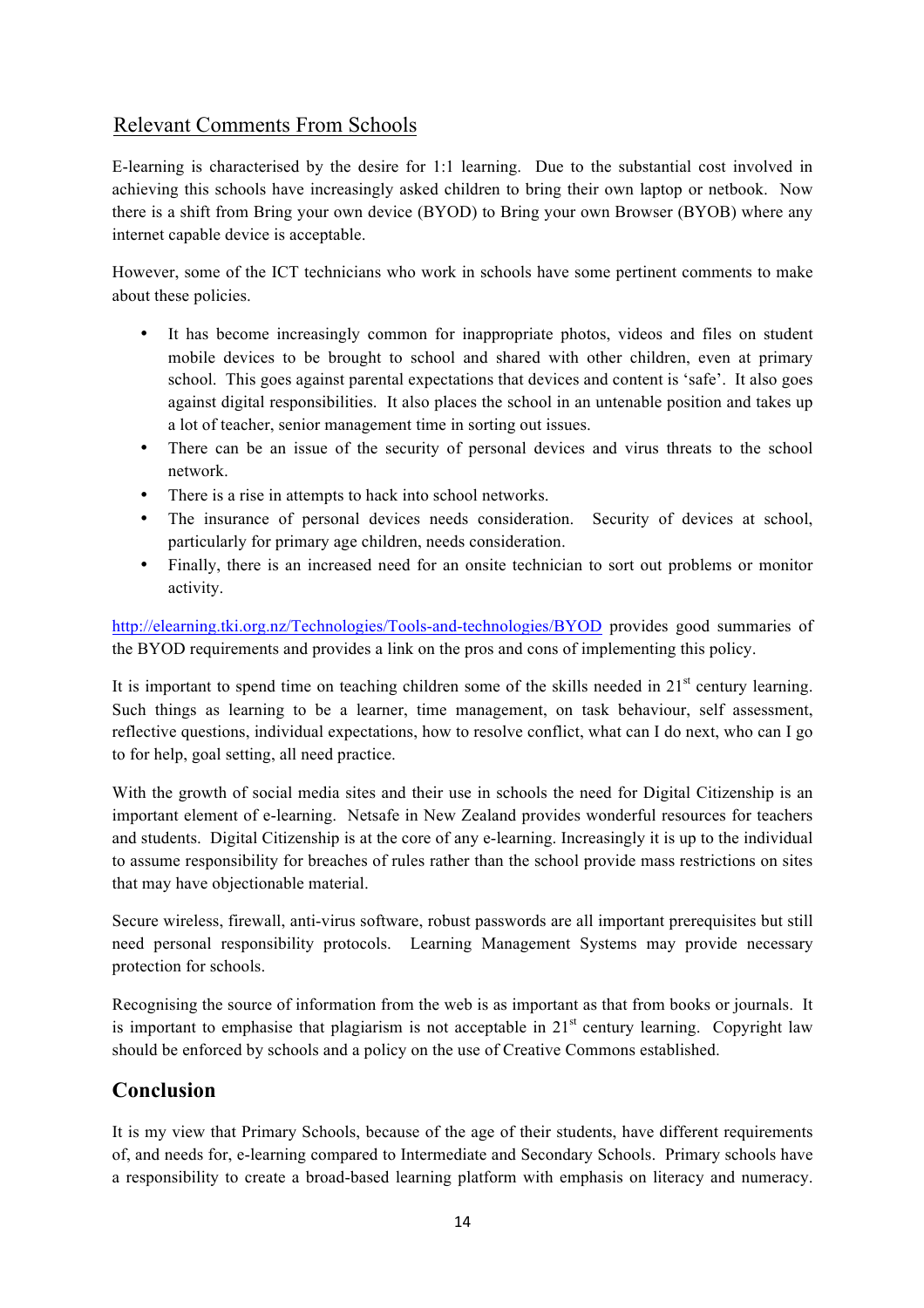Our challenge is to integrate e-learning into our already successful model without compromising the learning outcomes of our current students. There is a need, and a place for, face to face teaching pedagogy alongside technology use. In my view blended learning provides the best fit for our school. It is a process that provides a mix of face to face teacher-lead learning with child-centred inquiry learning. It provides motivation for staff to adopt a different teaching pedagogy and creates a collaborative, constructivist environment for further professional development. I hope to encourage change by providing opportunities for staff to do things in new ways that are multimedia friendly and which will be engaging for students but are not threatening to staff. Our community, while embracing technology, has also expressed caution about children constantly in front of technological devices. Verran Primary School needs to review, plan and set goals for moving both individual teachers and the school as a whole, towards the empowering phase of the e-learning framework. Our means of achieving this will be to revisit our enviro-school ethos via inquiry learning and curriculum integration.

#### **References**

Web Sites www.elearning.tki.org.nz http://thefischbowl.blogspot.com www.shiftingthinking.org http://www.educatorstechnology.com/2012/04/21st-century-teaching-and-learning.html http://edorigami.wikispaces.com/21st+Century+Pedagogy http://edorigami.wikispaces.com/21st+Century+Teacher www.educationcounts.govt.nz/publications/schooling/109306 http://elearning.tki.org.nz/Professional-learning/e-Learning-Planning-Framework2 http://www.elearning.tki.org.nz/Leadership/School-vision/Creating-a-vision-to-lead-e-learning-inyour-school http://www.educationalleaders.govt.nz/Leading-change/Leading-and-managing-change/What-Headteachers-Need-to-Know-About-Teaching-and-Learning http://epotential.education.vic.gov.au/showcase/elearning\_planning/elearning\_vision http://www.educationcounts.govt.nz/topics/BES/bes-exemplars http://elearning.tki.org.nz/Technologies/Tools-and-technologies/BYOD www.tpack.org www.hippasus.com/archives/2013/08/22/SAMR.

Sabbatical Reports

Christine Munroe Term 2, 2012 Inquiry Learning in the 21<sup>st</sup> Century. Derek Linnington Term 1, 2012 *How can adaptive leadership help me build leadership capacity within our* school to ensure that we are able to lead the change that is required to meet the needs of the *21st Century Learner ?*

#### Articles

NZ Gazette, Vol 91, No. 19 Oct 2012 *The Future is Here: ICT Trends in Teaching* by Claire Amos N Z Education Gazette Vol 91, Number 19 Oct 2012 *21st Century Learning Ideas* by Kate Bleasdale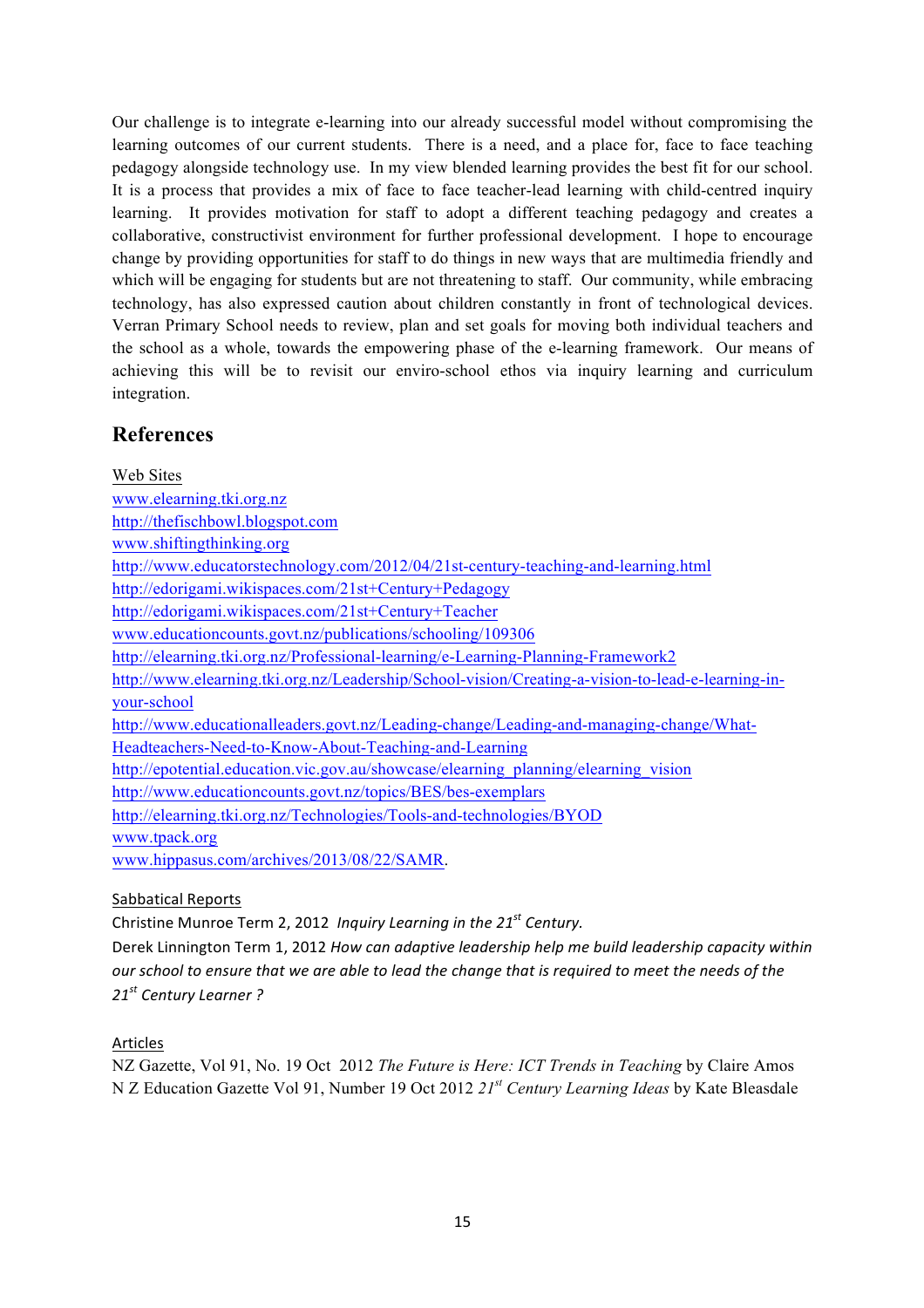#### Book

*Taking Charge of Change* by Shirley Hord, William Rutherford, Leslie Huling-Austin and Gene Hall, 1987 published by Association for Supervision and Curriculum Development. National Academy of Sciences, USA.

## **Appendix One**

Extract from http://www.shiftingthinking.org/?page\_id=182 NZCER *Shifting to 21<sup>st</sup>* Century *Learning in education and learning*

The term '21st century learning' is a kind of shorthand for what needs to be different in schools if young people are to be well prepared for life in the Knowledge Age. It is usually used to refer to some or all of the following:

- building *learning capacity*  building the *ability* to learn, and to *go on* learning more–and harder–things, without a teacher or other authority figure to help. This is very different from seeing learning as instruction designed to help students 'get' existing bodies of knowledge
- developing *competencies*  building a broad set of basic skills needed by everyone for life and work in the 21st century. This is a different approach from encouraging students to accumulate knowledge-based credentials)
- developing the ability to *do things with knowledge*  using knowledge to develop new knowledge, as opposed to 'getting' existing knowledge
- developing *personalised learning programmes* co-constructing programmes of learning for students that build their general competencies and scaffold their development as learners, but allow them to work at their own pace, and in contexts of interest to them. It is the opposite to a one-size-fits-all approaches
- acceptance of the idea that *everyone must achieve* and leave school 'tertiary ready'. From a 20th century perspective, school is a place of screening and sorting people for their future employment destinations
- explicit teaching of *general intellectual skills*  such as analyzing, synthesizing, creative thinking, practical thinking and so on. The 20th century expectation that these would be developed implicitly, via exposure to the traditional subjects
- an emphasis on *'right brain thinking'* the idea that 'left brain thinking' (logical, analytic, detail-oriented thinking) is necessary, but no longer sufficient, and 'right brain thinking*'* (aesthetic, synthesising, simultaneous, 'big picture' thinking) is now just as important
- developing *people/relationship/collaborative skills* and emotional intelligence.